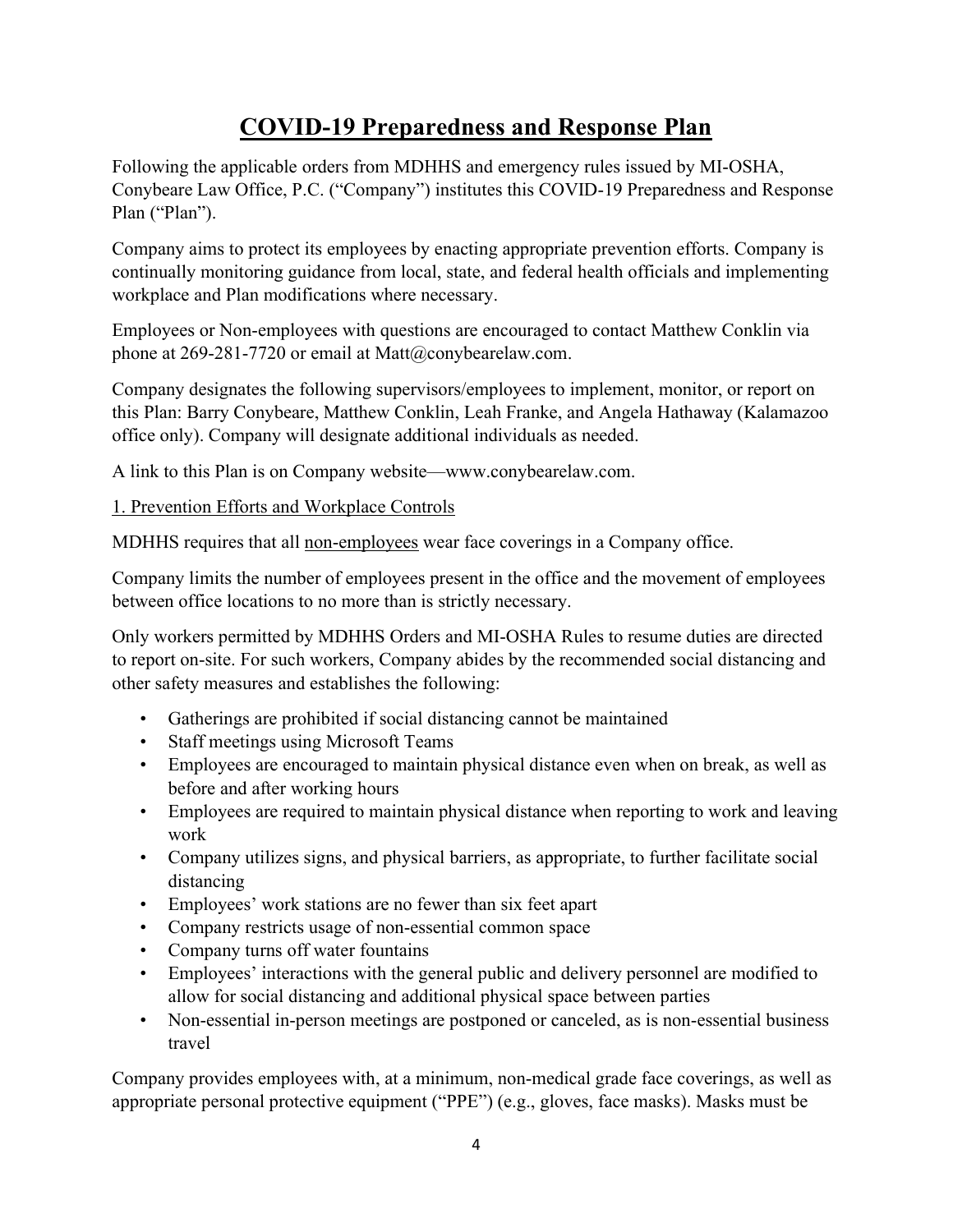worn by employees when in shared spaces (e.g., in-person meetings, restrooms, hallways). PPE is available at Main Level Bay #1 and, after use, must be discarded in a waste bin.

Also, Company is instituting the following cleanliness measures:

- Implementing a cleanliness plan and infection-control measures following EPA Guidance for Cleaning and Disinfecting
- Performing routine cleaning and disinfection with an EPA-approved disinfectant, especially of common areas and frequently touched surfaces
- Identifying what needs to be disinfected with an EPA-approved disinfectant or EPAapproved alternative, considering estimates that COVID-19 lasts in the air for 3 hours and on common surfaces for varying lengths of time (e.g., 5 days on glass; 4 days on wood; 3 days on plastic and stainless steel; and 24 hours on cardboard)
- Providing hand-sanitizing stations in high-traffic areas to enable easy access by employees

Company identifies the following locations as high-risk areas: HALLWAYS, ELEVATORS, BREAK AREAS, and KITCHEN AREAS. Employees must maintain social distancing when occupying or passing through these areas.

Company provides employees with cleaning and disinfecting supplies that can be found at Main Level Bay #1.

Employees are expected to minimize COVID-19 exposure by:

- Complying with Company's daily screening process
- Going home if they feel sick
- Frequently washing or disinfecting their hands
- Staying at least 6 feet apart
- Following applicable MDHHS Orders and MI-OSHA Rules by wearing a face mask in the shared office areas—like hallways, files rooms, and restrooms; however, they do not need to wear a mask in their workspace
- Cleaning their workspace at the beginning and end of each day
- Avoiding the use of other employees' phones, computers, or other work equipment
- Disinfecting shared office equipment—such as a copier, staplers, paper hole punch—and washing or disinfecting their hands immediately after use
- Limit face to face meeting with coworkers instead use Microsoft Teams
- Complying with self-isolation or quarantine orders

Employees are trained on the information contained within this Plan.

## Supplemental Measures Upon Notification of a Positive COVID-19 Diagnosis or Symptoms

In response to a confirmed diagnosis or display of COVID-19 symptoms, as defined in the daily screening process, by any individual who worked at or visited the office, Company: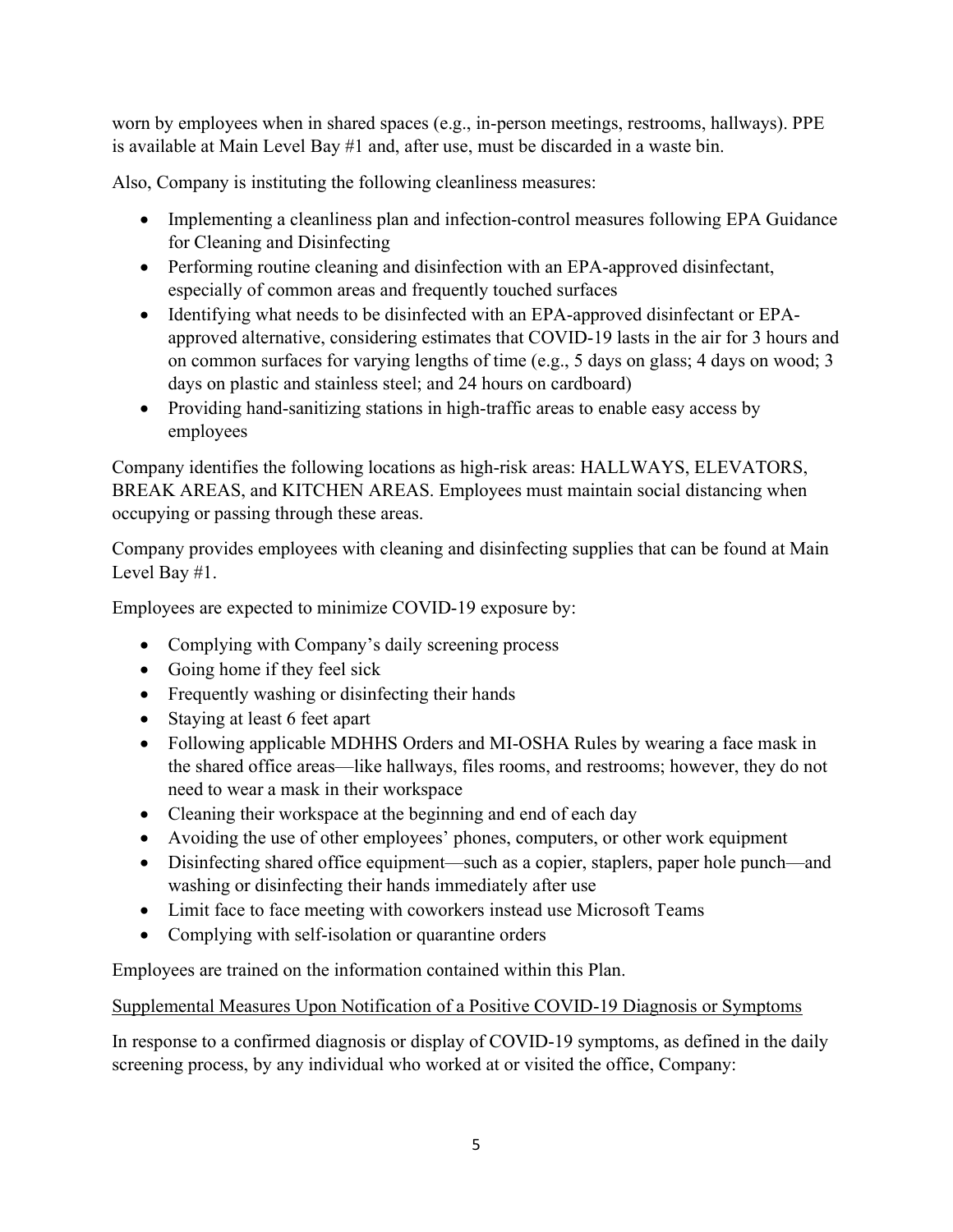- Informs all employees and office visitors who may have come into close contact with the diagnosed/symptomatic individual in the 48 hours preceding the onset of symptoms of potential exposure
- Communication of Covid-19 exposure will be done in the most practical method possible given time restraints
- Keeps confidential the identity of the diagnosed/symptomatic individual
- Implements its response plan and cleaning and disinfecting protocols, including shutting down appropriate areas of the office and conducting a deep cleaning of both the diagnosed/symptomatic individual's workspace and the areas potentially infected by the individual

All employees who worked in sustained proximity to the diagnosed/symptomatic individual in the 48-hour timeframe are also removed from the office; should these exposed employees later develop COVID-19 symptoms or receive a confirmed diagnosis, they may not report on-site until all return-to-work requirements are met, as defined below.

Company confidentially maintains a central log of diagnosed/symptomatic employees.

Company maintains documentation related to exposure notifications.

Company completes the appropriate MI-OSHA forms, "if it is more likely than not that a factor or exposure in the workplace caused or contributed to the illness." If an employee infects a coworker, the coworker has suffered a work-related illness if one of the recording criteria (e.g., medical treatment or days away from work) is met.

Risk and exposure determinations are made without regard to employees' protected characteristics, as defined by local, state, and federal law.

#### Daily Screening Protocol

To prevent the spread of COVID-19 and reduce the potential risk of exposure, Company screens employees and visitors at dedicated office entry points using Spectrum Health's COVID-19 Symptom Checker https://covid19symptomchecker.spectrumhealth.org/welcome Individuals must complete the questionnaire on their mobile phone before entering Company's office. Spectrum Health hosts the questionnaire, and Company does not store or have access to response data.

- If the questionnaire result is a green checkmark or green lab beaker icon, individuals are welcome to come to the office. Individuals should take a screenshot of the result page or keep it open on the mobile phone.
- If an individual gets a different result or cannot complete the questionnaire, please call Company at 269-983-0561.

Once an individual enters the building, Company will take a picture of them holding their mobile phone with the green symptom result page/screenshot. To expedite the screening process, please be prepared to display the result page/photo. Finally, Company will check all individual's temperature using a contactless thermometer.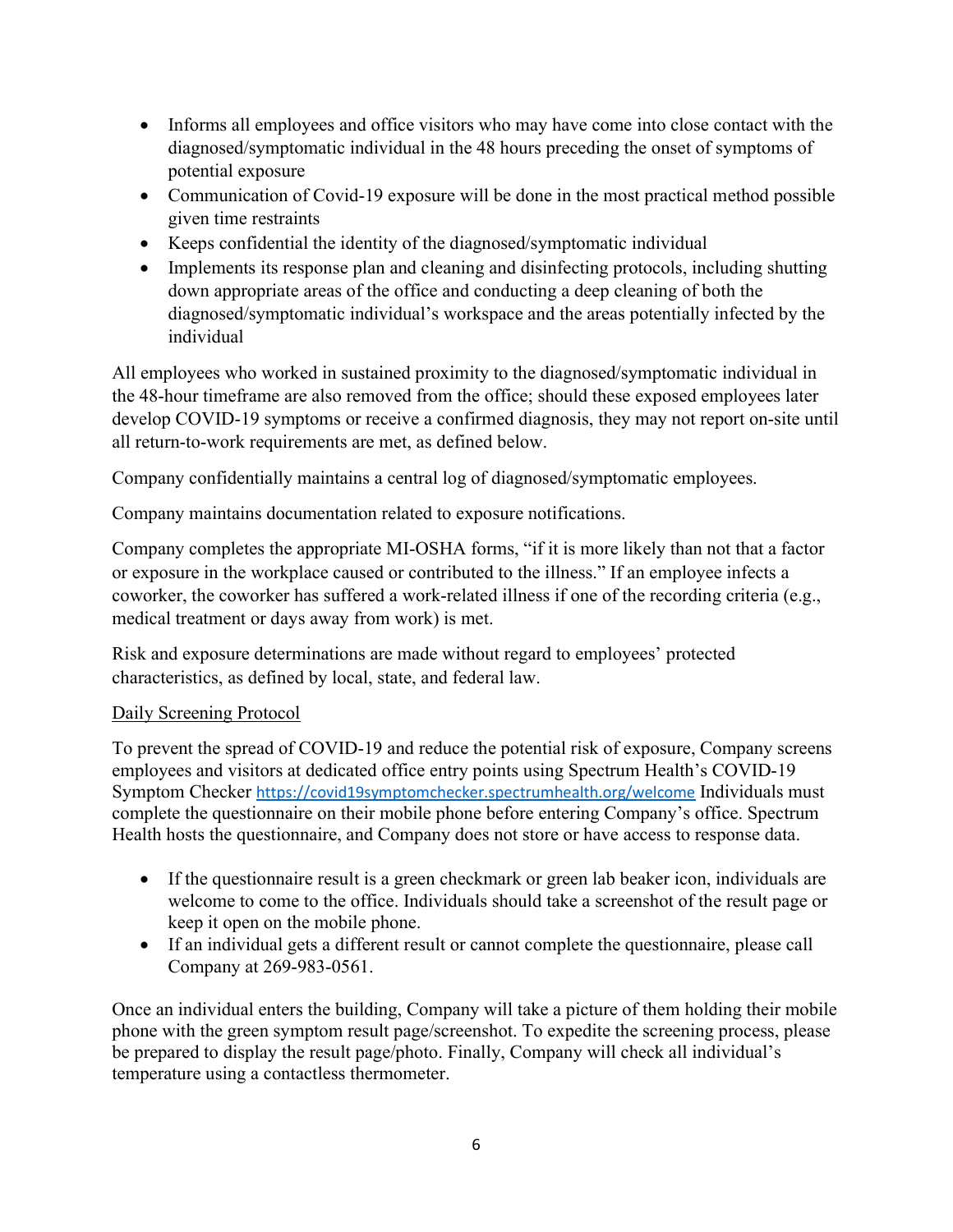Company maintains documentation related to daily screenings.

Employees or non-employees that develop symptoms while in the office should immediately leave the office and contact Matthew Conklin at 269-281-7720.

## Return-to-Work Requirements

Employees who were themselves diagnosed with COVID-19, or experienced symptoms thereof, as defined by the daily screening process, may only return to work upon confirmation of the cessation of symptoms and contagiousness, proof of which may be acquired via the test-based strategy or the symptom-based strategy.

The test-based strategy is preferred but relies upon the availability of testing supplies and laboratory capacity. Under this strategy, employees may discontinue isolation and return to work upon achieving the following conditions:

- Resolution of fever without the use of fever-reducing medications
- Improvement in respiratory symptoms (e.g., cough, shortness of breath)
- Two consecutive negative results from COVID-19 tests conducted at least 24 hours apart and following the current FDA/CDC-recommended procedure

Under the symptom-based strategy, employees may discontinue isolation and return to work upon achieving the following conditions:

- At least 3 days (72 hours) have passed since recovery defined as resolution of fever without the use of fever-reducing medications
- Improvement in respiratory symptoms (e.g., cough, shortness of breath)
- At least 10 days have passed since symptoms first appeared

Employees who came into close contact with, or live with, an individual with a confirmed diagnosis or symptoms may return to work after 14 days have passed since the last close contact with the diagnosed/symptomatic individual, or the diagnosed/symptomatic individual receives a negative COVID-19 test.

Employees are typically required to submit a release to return to work from a healthcare provider; given the current stressors on the healthcare system, Company may accept written statements from employees confirming all the factors supporting their release.

#### Worker Exposure Classification

All employees' "worker exposure" is classified as lower risk by the Occupational Safety and Health Administration's guidance because they do not frequently or closely interact with the general public, and social distancing can be maintained between coworkers.

Given this classification, no additional controls are recommended or required by OSHA at this time.